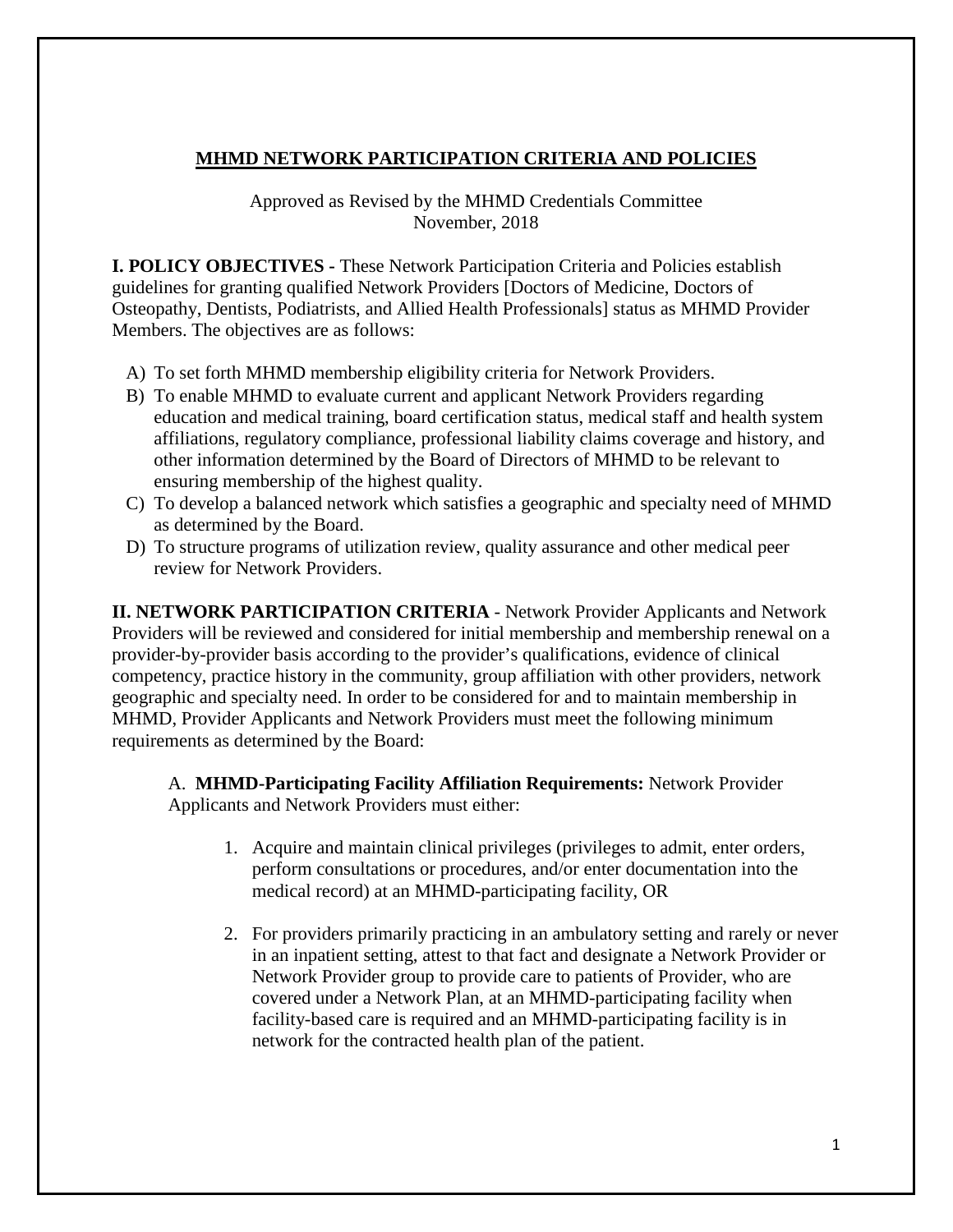## B. **Clinical Competency Requirements**

- a. Initial Membership: At the time of initial appointment to membership in MHMD, MHMD Physician Member applicants must either:
	- i. be board certified in their practice specialty by the American Board of Medical Specialties, the American Board of Podiatric Surgery, the American Board of Maxillofacial Surgery, or the American Osteopathic Association, or
	- ii. be certified by a non-United States Board and provide documentation of equivalency between the Foreign and American Specialty Boards, or
	- iii. be within the grace period following completion of training as determined by the corresponding specialty board and be otherwise board eligible, or
	- iv. for physician applicants joining MHMD as part of a group already in MHMD or being acquired by Memorial Hermann, be demonstrably engaged in obtaining board certification as described below and become board certified within five years.

MHMD Allied Health Professional applicants must meet these same certification requirements with the certifying agency as approved by the MHMD Board for each professional category (e.g., Physician Assistant, Nurse Practitioner, LPC, etc.).

- b. Maintenance of Membership: MHMD holds its Provider Members accountable to maintaining clinical competency and practicing medicine with a high level of clinical quality, safety and efficiency. As such:
	- 1. Board certified physician members must also meet MHMD Board requirements relating to practice quality, efficiency, access and satisfaction measures. Failure to do so will disqualify the physician from ongoing MHMD membership.
	- 2. With the exceptions described in paragraph II.C.b.4 below, MHMD Physician Members who were not board certified at the time of initial MHMD membership must achieve board certification within the time period as applicable above. Failure to do so will disqualify the Physician Member from ongoing MHMD membership.
	- 3. MHMD Physician Members whose prior board certification has lapsed may retain their MHMD membership for a period of time not to exceed two years or two additional recertification opportunities, whichever comes last, provided that they:
		- a. Provide documentation of participation in the corresponding Maintenance of Certification program and of intent to regain board certification at the earliest time available from the Specialty Board, and continue to meet MHMD Board requirements relating to practice quality, efficiency, access and satisfaction measures, or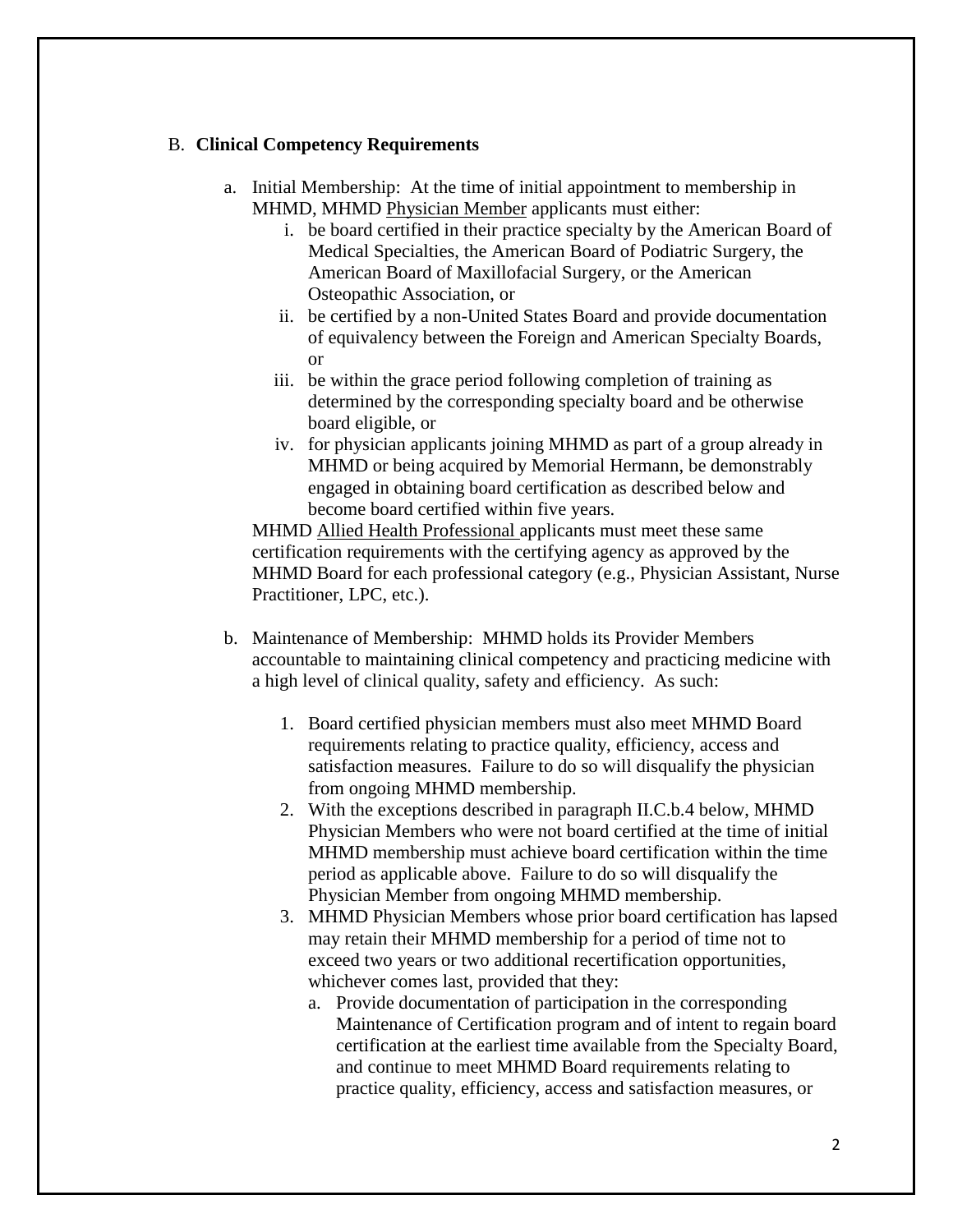- b. Have been members of MHMD for at least twenty consecutive years, choose not to remain Board Certified, and demonstrate to the Board's satisfaction competency in their practice specialty and performance in quality, efficiency, satisfaction and access consistent with MHMD's expectations of its board certified members.
- c. Failure to meet the requirements referenced in 3a and 3b immediately above will disqualify the physician for ongoing MHMD membership.
- 4. Never-board certified MHMD Physician Members meeting the following previously established "grandfathered" criteria may retain MHMD membership:
	- a. Physicians who completed training prior to 1978 and demonstrate to the Board's satisfaction competency in their practice specialty and performance in quality, efficiency, satisfaction and access consistent with MHMD's expectations of its board certified members.
	- b. Physicians who became MHMD members prior to July 1999 and have remained MHMD continuously since then and who demonstrate to the Board's satisfaction competency in their practice specialty and performance in quality, efficiency, satisfaction and access consistent with MHMD's expectations of its board certified members.
	- c. Failure to so demonstrate to the Board's satisfaction competency in their practice specialty and performance in quality, efficiency, satisfaction and access consistent with MHMD's expectations of its board certified members will disqualify the physician for ongoing MHMD membership.
- 5. MHMD Allied Health Professional members must meet these same certification maintenance requirements with the certifying agency as approved by the MHMD Board for each professional category (e.g., Physician Assistant, Nurse Practitioner, LPC, etc.).

## C. **Membership Level Requirements**

a. **Clinical Integration Requirements:** Providers participating in the Memorial Hermann Accountable Care Organization (MHACO) through the MHMD Clinical Integration (CI) program must execute the MHMD Clinical Integration Network Provider Agreement (CI NPA) and thus comply with the participation requirements of the MHMD Clinical Integration (CI) Program as set forth by the Board of Directors, including entering into all CI and MHACO payer contracts including risk-based contracts, compliance with and reporting of quality and claims data, and meeting attendance and educational requirements. Additionally, upon joining MHMD and with each membership renewal, they will sign a statement of intent to comply with the components of the MHMD – Physician Compact.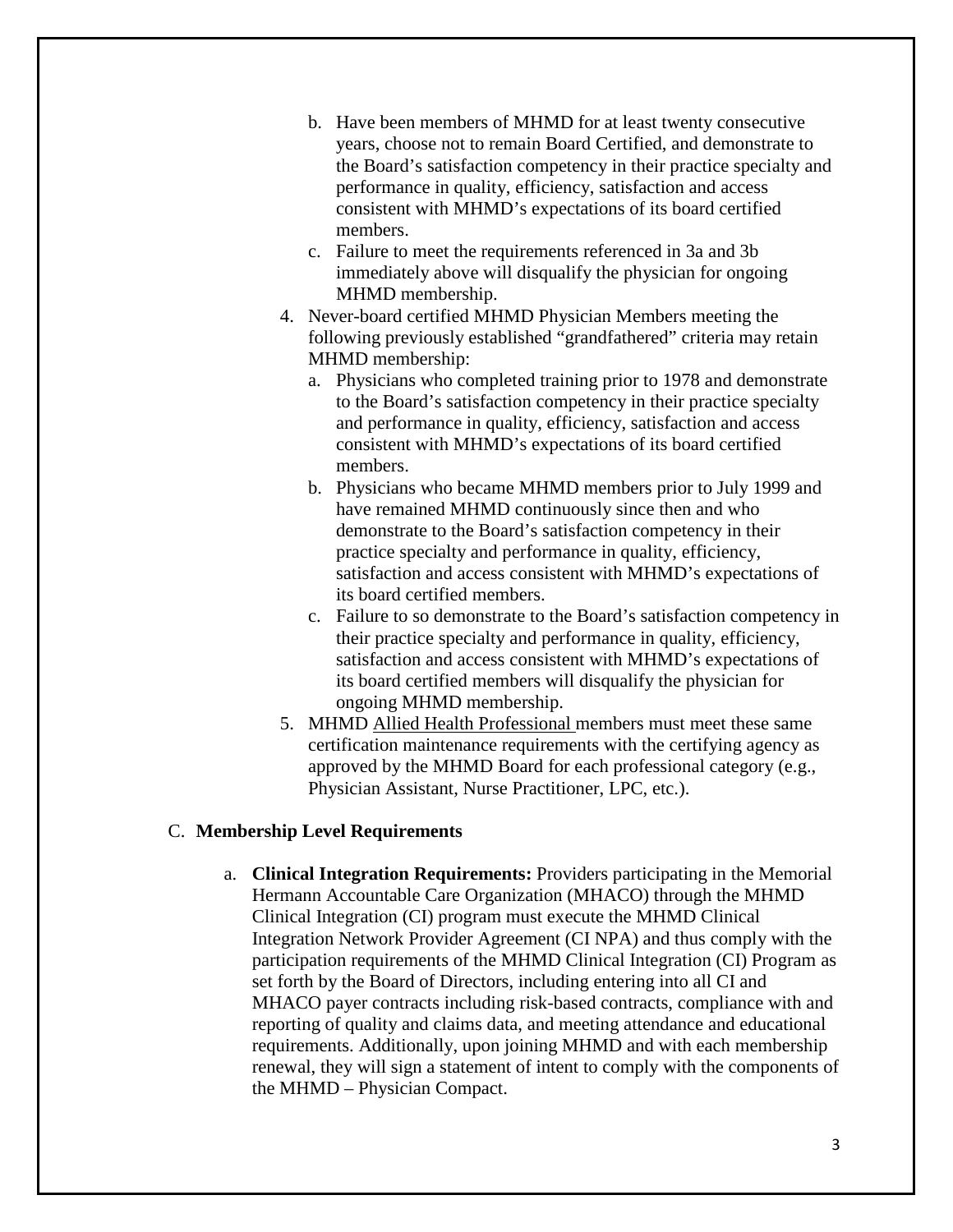- i. **Advanced Practice Participants:** Providers participating in MHMD at either the Advanced Primary Care Provider (APCP) or the Advanced Pediatric Provider (APP) level will additionally execute participation addenda to the CI NPA (or a separate NPA) as determined by the MHMD Board of Directors. Further, participation in MHMD Advanced Practice programs requires utilization of an MHMD-preferred electronic health record (EHR) in the practice. Those providers who joined early in the development of the program have been grandfathered for the EHR they utilized when they joined the Advanced Practice membership level. However, such Advanced Practices that subsequently change to a new non-preferred EHR (or begin using paper records) will not be permitted to remain in the Advanced Practice program. Designation of MHMD-preferred EHRs will be made by the MHMD Board of Directors.
- ii. **Memorial Hermann Physician Partners (MHPP):** Providers participating in MHMD at the Memorial Hermann Physician Partner (MHPP) level will additionally execute participation addenda to the CI NPA (or a separate NPA) as determined by the MHMD Board of Directors.
- b. **Clinical Integration Affiliates Requirements:** CI Affiliate providers MHMD Network Providers must execute the MHMD Clinical Integration Affiliate Network Provider Agreement (CIa NPA) or a separate NPA and thus comply with the participation requirements of the MHMD CI Affiliates Program as set forth by the Board of Directors, including entering into selected CI payer and MHACO contracts, and meeting attendance and educational requirements. Additionally, upon joining MHMD and with each membership renewal, they will sign a statement of intent to comply with the components of the MHMD – Physician Compact.
- c. **Messenger Model Requirements:** MHMD Messenger Model (MM) Provider Members must execute the MHMD Messenger Model Network Provider Agreement (MM NPA). Additionally, upon joining MHMD and with each membership renewal, they will sign a statement of intent to comply with the components of the MHMD – Physician Compact. They are not eligible for inclusion in MHMD CI and ACO contracts.
- D. **Professional ethics and standards**  MHMD Network Providers must be able to document to the satisfaction of the Board his/her background, experience, training, competency, physical and mental health, and adherence to the ethics of his/her profession with sufficient adequacy to enable the Board to determine that patients treated by him/her will be given appropriate and necessary health care in accordance with the MHMD objectives of quality, operational and economic efficiency.

Each MHMD Network Provider shall have an absence of professional disciplinary actions and shall strictly abide by the ethics and standards of his/her profession. Network Providers must be licensed to practice medicine, dentistry or podiatry by the applicable Texas Board without sanction, restriction, probation or other limitation.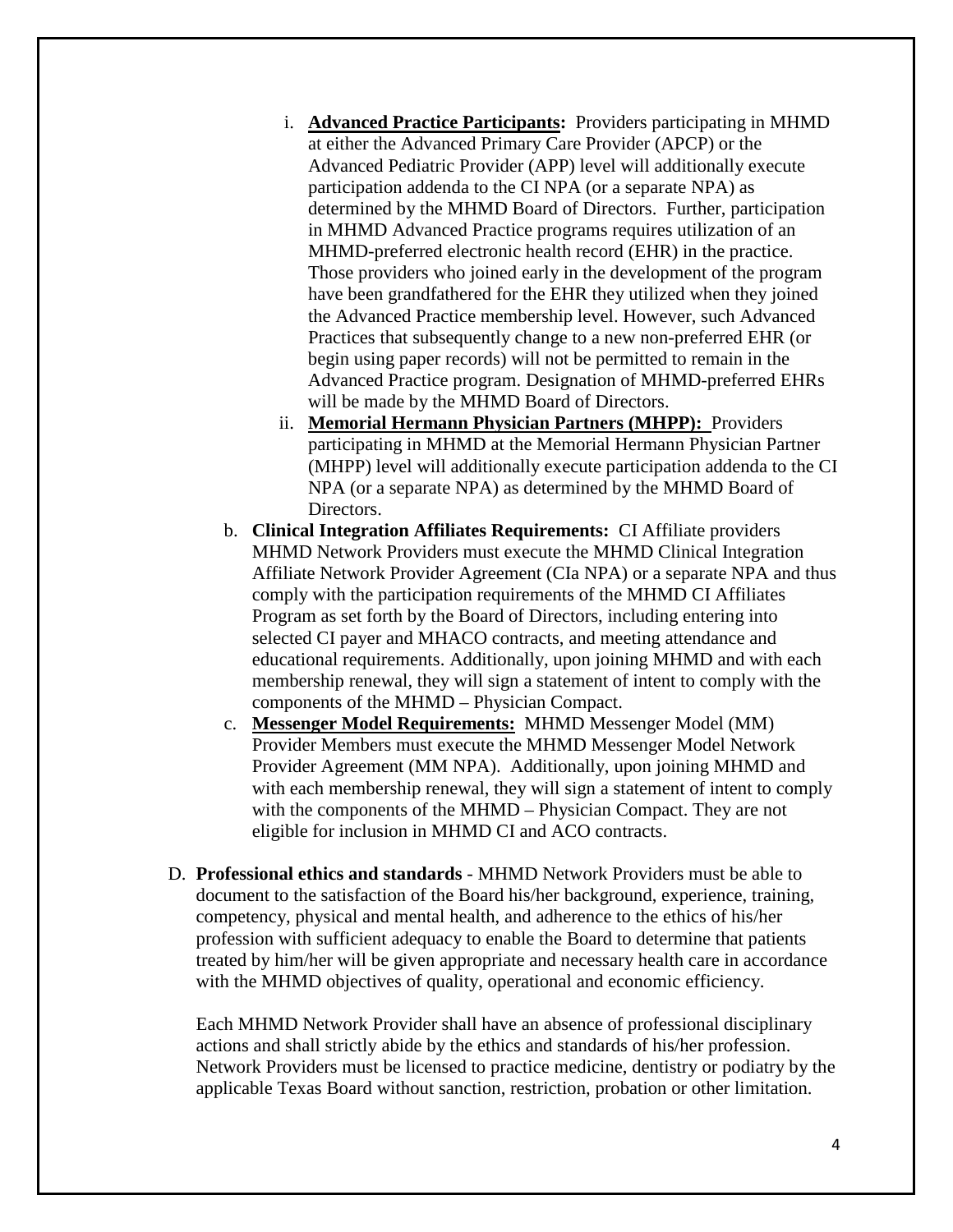Network Providers must possess an unrestricted current registration with the Drug Enforcement Administration or must provide a signed attestation that they do not and will not prescribe controlled substances.

Failure to meet these requirements or any adverse action taken against any MHMD Network Provider by any other health care system, HMO, PPO, professional society, state or federal licensing agency or other health care entity will initiate a review by the MHMD Credentials Committee which could result in termination of MHMD membership.

- E. **Professional Liability -** Provider Applicants and Network Providers must:
	- 1. Maintain professional liability insurance (\$200,000/\$600,000 minimum for physicians, \$100,000/\$300,000 for Allied Health Practitioners).
	- 2. Have an absence of a history of denial or cancellation of professional liability insurance
	- 3. Have a satisfactory malpractice claims and/or settlement history as determined by the Board
	- 4. Provide requested information on professional liability claims history and experience, including the name of carriers.

F. **Practice Location -** Provider Applicants and Network Providers must document the location of patient accessible practice locations within the Network service area and the names and addresses of other Providers with whom coverage arrangements exist so as to assure that acute care services are available 24 hours per day, seven days per week.

G. **References** - MHMD at its discretion may request a Peer Reference from an active Network Provider who is not a practicing partner of the applicant.

H. **Policy Compliance** - Network Providers must satisfy the Board of their ability and willingness to comply with the components of the MHMD By-laws, the MHMD Network Participation Criteria and Policies, the applicable MHMD Network Participation Agreement, and the Compact between MHMD and its members. Network Providers must work cooperatively and in a supportive manner with patients, physicians, and other healthcare professionals in order to perform the functions, duties and obligations required to optimize provision of care of the highest quality.

I. **Conviction/Indictment** - Provider Applicants and Network Providers may not have been convicted of a misdemeanor involving moral turpitude, and must not have at any time a criminal conviction or indictment. (A "conviction" includes a plea or verdict of guilty or a conviction following a plea of nolo contendere.) MHMD will obtain a background check for all providers as part of the credentialing process.

**III. APPLICATION PROCESS** - Upon receipt of a completed application on the prescribed form, the information in the application shall be verified by the MHMD Credentialing staff using National Committee Quality Assurance (NCQA), Utilization Review Accreditation Commission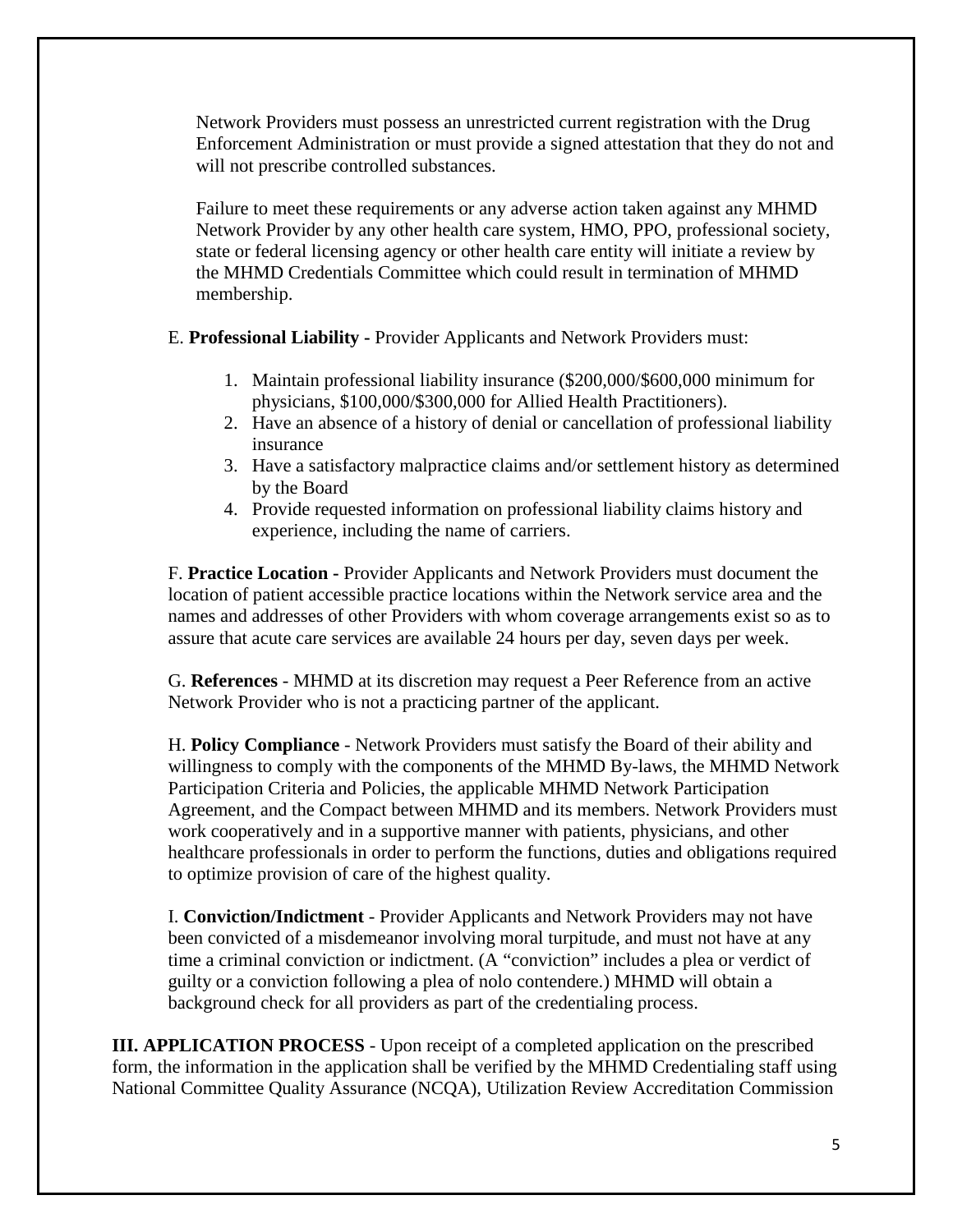(URAC), Texas Department of Insurance (TDI) and MHMD processing criteria. MHMD does not delegate credentialing activities. Applicants for renewal of membership or for initial membership must also complete and submit a Conflict of Interest Disclosure form.

- A. **Incomplete Application** MHMD shall notify the Provider Applicant/Network Provider if his/her application is not complete within five (5) business days or if verification cannot be obtained and shall have no obligation to review or consider the application until the application and its verification have been completed. The burden of supplying or obtaining Provider Applicant/Network Provider requested information should rest with the Provider Applicant/Network Provider. The Provider Applicant/Network Provider must supply requested information to MHMD within 10 business days of notification. When the Provider Applicant/Network Provider fails to provide the requested information within said ten (10) business day period, the Provider Applicant/Network Provider will be deemed to have withdrawn his/her initial application or application for membership renewal.
- B. **Allied Health Professionals** Provider Applicants/Network Provider who employ Allied Health Professionals such as, Physician Assistants, Advanced Practice Nurses, or Registered Nurse First Assistants, must provide the Allied Health Professionals, name, professional designation and state license number (Requested in the practice information section of the Texas Standardize Credentialing Application) and sign an addendum which states the following: *"If you employ Physician Assistants or Advanced Practice Nurses, do you have written policies, which are implemented and enforced and describe the duties of all such providers in accordance with the statutory requirements for licensure and supervision as appropriate?"* Options are "Yes" or "No".

C. **Provider Rights and Notification**: Provider Applicants and Network Providers will be notified of the following;

1. Application Status - Provider Applicants/Network Providers upon request shall be informed of the status of their credentialing and/or re-credentialing application within 48 hours via email or phone call from the MHMD Credentialing Department.

2. Right to Review Information – Provider Applicants/Network Providers who have applied or reapplied to MHMD have the right to review information submitted in support of their membership or membership renewal application. (This includes outside source verifications such as those provided by Professional Liability Insurance Carriers and State Licensing Boards.)

3. Provider Notification of Conflicting Information -Provider Applicants/Network Providers will be notified by telephone and / or written communication when information obtained during the credentialing process differs from self-reported information. The notification will include notice that the practitioner will have 14 days to correct the information and that the correction must be made on the actual page(s) containing the erroneous information. The corrected page(s) must be submitted to the MHMD Credentialing Department at mhhnp.credentialing@memorialhermann.org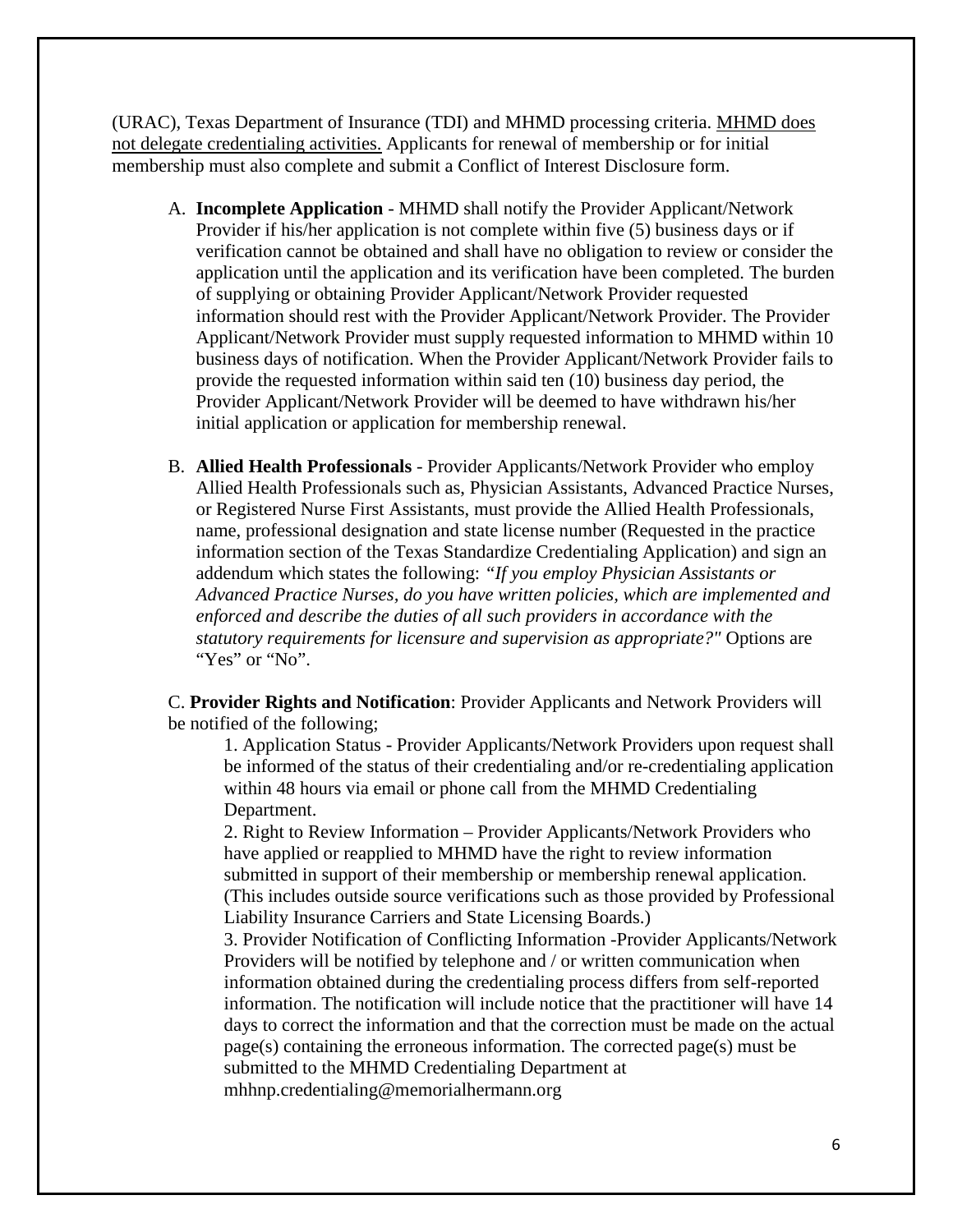Note: The Provider Applicant/Network Provider may only review information obtained from any outside primary source such as; malpractice insurance carriers, state licensing boards or specialty boards. The Provider Applicant/Network Provider may not review references or recommendations or other information that is peer review protected.

D. **Individual Providers and Group Tax ID Numbers** MHMD is an Independent Physician Association (IPA) whose members are credentialed and approved as individual providers by the MHMD Board. However, once approved by the Board, Network Providers participate in the MHMD contracted plans based on their tax identification numbers. As such, to participate in these plans, each Provider using a group tax ID number must meet the same MHMD membership requirements as all other Network Providers in the same group using the group tax ID number.

E. **Medical Director Review**- The completed application (which will be processes within 90 days of receipt of completed application) shall then be forwarded to the Credentialing Medical Director (who is responsible for the oversight of clinical aspects of the credentialing program) for review and recommendation to the MHMD Credentials Committee. The Credentials Committee will review the application and shall make a recommendation to either approve, to defer a decision pending receipt of additional information or forward the application to the Board for additional review. Any recommendation to reject the application shall be accompanied by a statement of the reasons, and forwarded to the Board for further action in accordance with Section VII.

F. **Denial of Application** - Denial of membership may be based on criteria related to the prompt, courteous, quality and operationally and economically efficient delivery of patient care, to professional ability, judgment and conduct, to the geographic and specialty needs of MHMD, the community or the patients served, or other factors as determined by MHMD. Any Provider Applicant/Network Provider who fails to document to the Board's satisfaction compliance with the MHMD membership criteria and qualifications shall have his/her application denied.

1. Any misrepresentation, misstatement or omission in the initial or renewal application or any subsequent information provided for or during membership will constitute grounds for denial of the application or for termination of MHMD membership.

2. Providers shall not be denied membership on the basis of gender, age, race, creed, color, ethnic/national origin, sexual orientation, types of procedures or types of patients the Provider Applicant specializes in or any other basis prohibited by law. Periodic audits will be performed of practitioner grievances/complaints to determine if there are any grievances/complaints alleging discrimination.

3. MHMD will not discriminate in the selection or retention of Network Providers who serve high-risk populations or specialize in the treatment of costly conditions.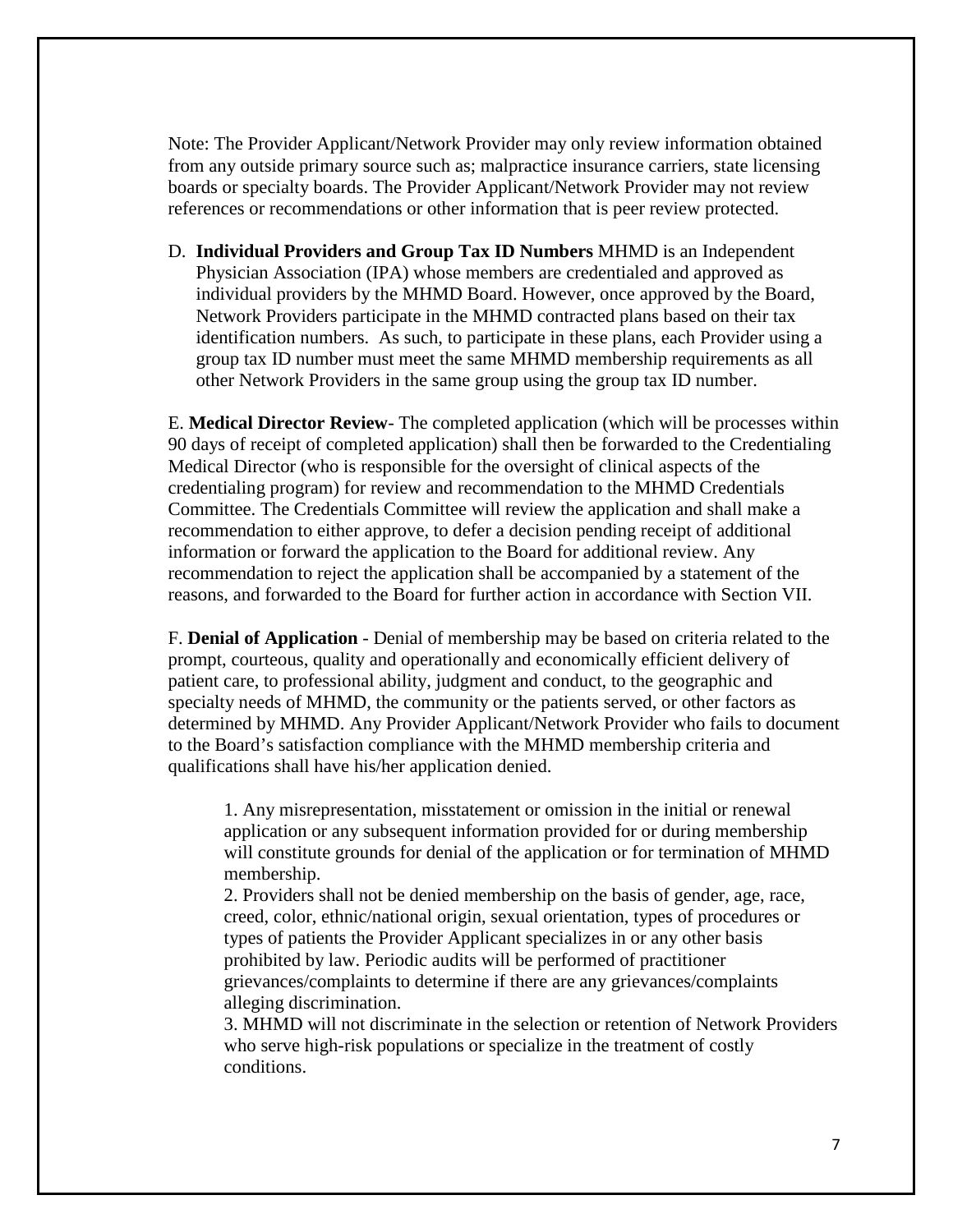4. The Provider Applicant/Network Provider will be notified via mail within 10 business days of the Board's decision.

**IV. INITIAL MEMBERSHIP –** After successfully completing the initial credentialing process, the Provider Applicant will be offered a membership in MHMD. The Provider Applicant will be notified via mail within 10 business days of the Board's decision and will be provided with a copy of the MHMD Bylaws, the Network Participation Criteria and Policies, the appropriate Network Participation Agreement, and the MHMD-Physician Compact. The Network Participation Agreement (NPA) and the Compact Compliance Statements must be signed and returned to MHMD within twenty-one days after receipt of the NPA in order for the Provider Applicant to be considered a Network Provider. It is the responsibility of the Network Provider to familiarize himself/herself with the contents of the Bylaws, the Network Participation Criteria and Policies and NPA.

**V. MEMBERSHIP RENEWAL** - Prior to completion of the Initial membership, the Network Provider shall be required to seek renewal of his/her membership in MHMD. The membership renewal shall be conducted in alignment with the Memorial Hermann single reappointment date for all its organizations and facilities.

- A. Renewal of membership in MHMD shall be required at intervals not exceeding three years, and must conform to Memorial Hermann staff appointment / reappointment policies.
- B. The Network Provider's failure to renew MHMD membership prior to term expiration will be deemed to be a voluntary relinquishment of MHMD membership and forfeiture of Contracted Plan participation.
- C. Only those Network Providers who provide information regarding or otherwise document compliance with the following shall be eligible for renewal of membership:
	- 1. Executed Network Participation Agreement
	- 2. Attest to current physical and mental health status

3. Provide the name of each hospital, health care facility or practice setting where the Network Provider provides or provided patient services during the preceding membership period

4. Provide the Network Provider's level of staff membership (active, courtesy, provisional, consulting, etc.) and percentage or usage at each hospital and healthcare facility he/she provides patient services

5. Authorize MHMD to obtain requested information from each hospital, healthcare facility, medical society, professional medical organization, professional liability insurance carrier, and/or other individual or entity

6. Disclose any sanctions, reprimands, investigations, complaints, or proceedings, of any kind which have been imposed or instigated by any hospital, health care facility, professional health care organization, professional society or licensing authority

7. Current malpractice liability coverage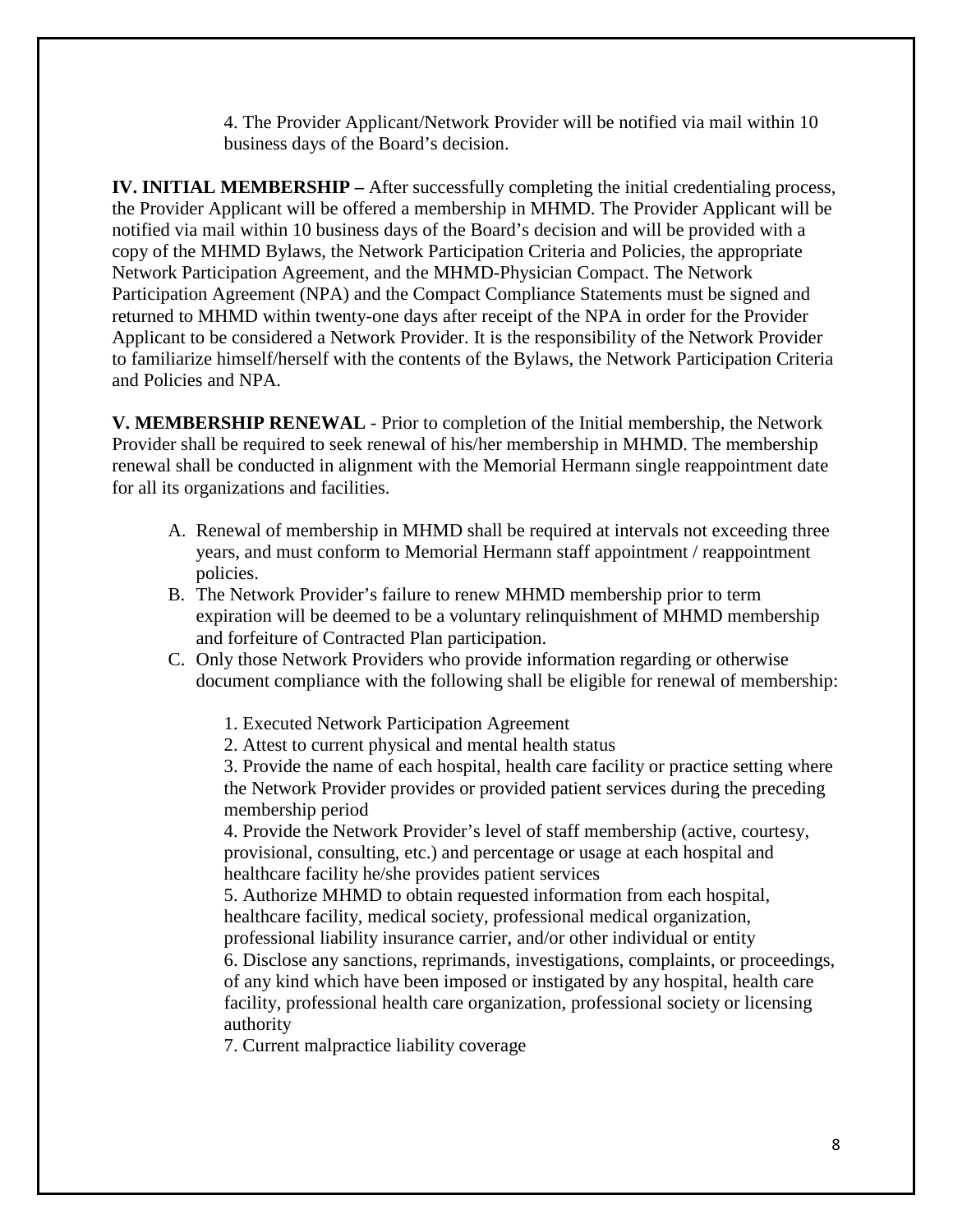8. Provide a complete medical narrative regarding each professional liability insurance claim, litigation, judgment, or settlement since the Network Provider's last credentialing or re-credentialing

9. Demonstrated a satisfactory attitude toward his/her patients, MHMD, Plans, and Plan members, and the staff(s) of the Plan Hospital(s)

10. Demonstrated compliance with all applicable MHMD Bylaws, the MHMD – Physician Compact, the Network Participation Agreement, the Network Participation Criteria and Policies, and all other policies and rules promulgated by the Board

NOTE: Requests for renewal of membership shall be processed in the same manner as initial applications, or as may otherwise be required by the Board. In addition, the Network Provider's patterns of care including utilization, procedures performed in the Plan Hospitals as well as in the office, as demonstrated in the findings of the utilization review, quality assurance and other medical peer review activities, will be reviewed by the Board in connection with the renewal process.

**VI. ACCEPTANCE OF MEMBERSHIP -** In accepting membership each Network Provider shall be required to comply with the MHMD Bylaws, the MHMD-Physician Compact, Network Participation Criteria and Policies and the Network Participation Agreement. It is the responsibility of the Network Provider to familiarize himself/herself with the contents of the Bylaws, and the Network Participation Criteria and Policies and Network Participation Agreement.

A. **Notification** - Network Provider agrees to notify the Board within five (5) business days of any occurrence or change which may affect or relate to his/her compliance with the Network Participation Criteria and Policies including but not limited to; denials, revocations, non-renewals, restrictions, suspensions, imposition of probation, sanctions, reprimands, investigations, disciplinary action, fines or penalties, complaints or proceedings of any kind that have been threatened or imposed, and/or any change, whether voluntary or involuntary, to licensure membership and/or clinical privileges with regards to:

1. Professional medical, dental or podiatric license in Texas or any other state;

2. DEA, DPS, or any other narcotic license or certificate;

3. Hospital, academic institution and/or other healthcare organization staff membership, appointment or privileges;

4. Medicare, Medicaid or other governmental program participation;

5. Membership or fellowship in any professional medical society, medical organization, board organization, or peer review organization; or

6. Participation in any HMO, PPO, or prepaid health plan.

Within 30 days of being informed of the incident(s), the Memorial Hermann Director of Credentialing reports to the NPDB secure system through the NPDB website the removal of a provider from MHMD membership for cause, adverse reasons or findings related to moral turpitude.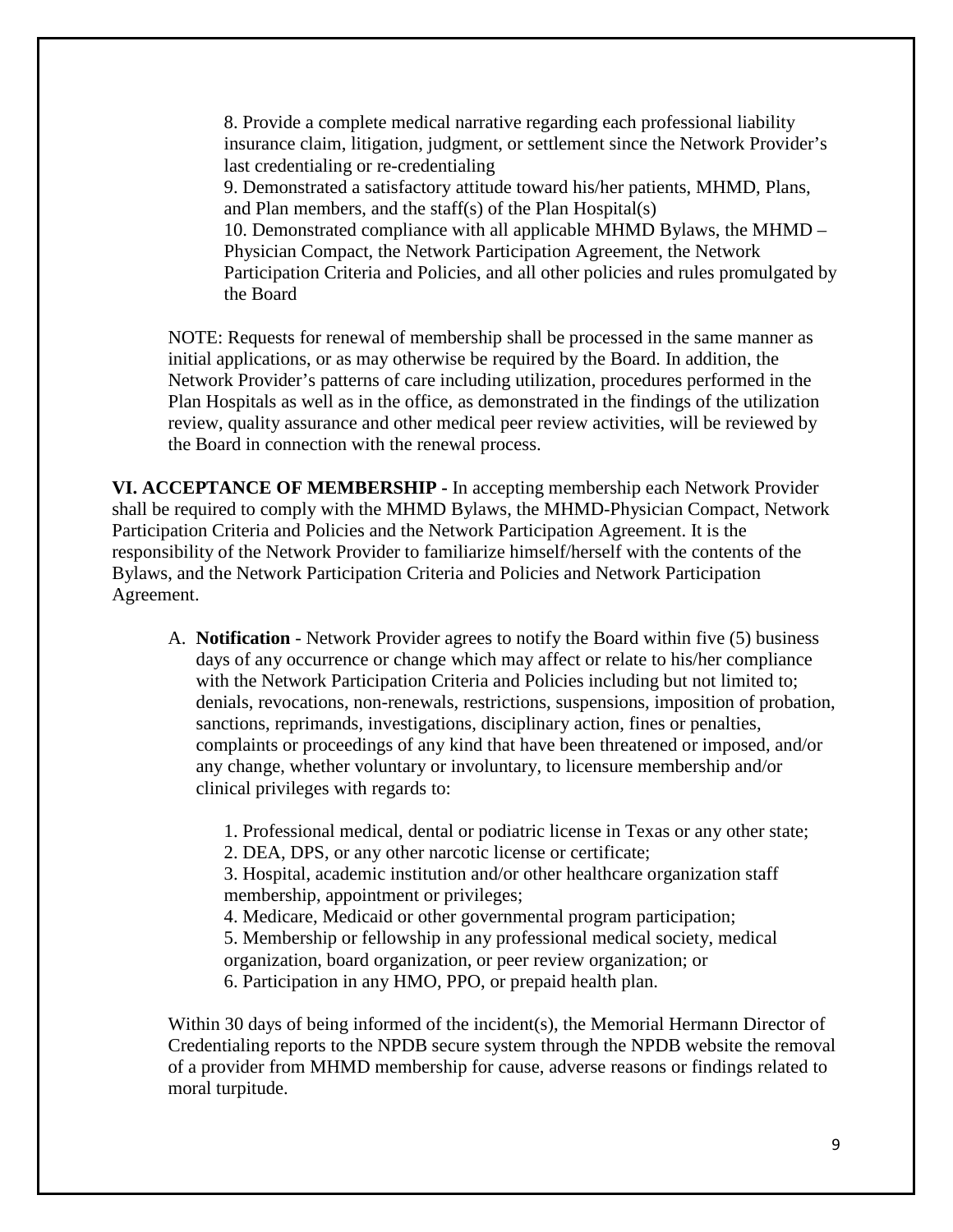- B. **Directories** -Network Providers will be listed in Contracted Plan directories according to their board certified primary practice specialty and/or board certified or recognized sub-specialties or "Added Qualifications" and verified training approved by the Board. Where no ABMS recognized specialty board exists, Network Providers practice specialty listings will be consistent with all recognized training programs and the MHMD Contracted Plans.
- C. **Provider Cooperation** Each Network Providers agrees to fully cooperate with all re-credentialing activities, and must meet all deadlines for providing requested information. A Network Provider who fails to comply with requests for information within the prescribed time period will receive a notification of noncompliance by certified mail return receipt requested and given thirty (30) calendar days from the Network Provider's receipt of the notice of non-compliance to provide all outstanding requested information. Where the Network Providers fails to provide the requested information within said thirty (30) day period, the Network Providers will be deemed to have voluntarily relinquished his/her MHMD membership and forfeited Contracted Plan participation.
- D. **Membership Fees** -Network Providers shall be required to comply with the reapplication fee requirements of the Board. Network Providers shall be notified in writing by certified mail return receipt requested of nonpayment of fees and shall be given ten (10) business days from the Network Provider's receipt of said notice to pay the fees. Where the Network Provider fails to pay the fee within said ten (10) business days the Network Provider will be deemed to have voluntarily relinquished his/her MHMD membership and forfeited Contracted Plan participation.

E. **Confidentiality of Network Information** -Network Providers may from time to time receive proprietary information from MHMD. Network Providers Member agrees that such information shall be kept confidential and unless otherwise required by law, shall not be disclosed to any person except as authorized in writing by MHMD.

F. **Contracted Plan Participation** - Availability to MHMD, as well as Plans who contract with MHMD, for a quality group of Network Providers is essential to the business of MHMD and each Network Provider of MHMD. Therefore, each individual Network Provider agrees to participate in a reasonable number of those Contracted Plans offered to the Network Provider as a condition of continued participation in MHMD.

**VII. RESIGNATION** - A Network Provider may officially resign from MHMD by submitting written notice to the Board. Resignation shall not relieve the resigning Network Provider from the Network Provider's obligation to pay any dues or other charges accrued and unpaid. The Network Provider also agrees to cooperate with MHMD in arranging for the continuing care of any patients who may be affected by the Network Provider's resignation.

## **VIII. TERMINATION, SUSPENSION, OR PROBATION OF MEMBERSHIP -**

Termination of membership is solely within the discretion of the Board. Prior to terminating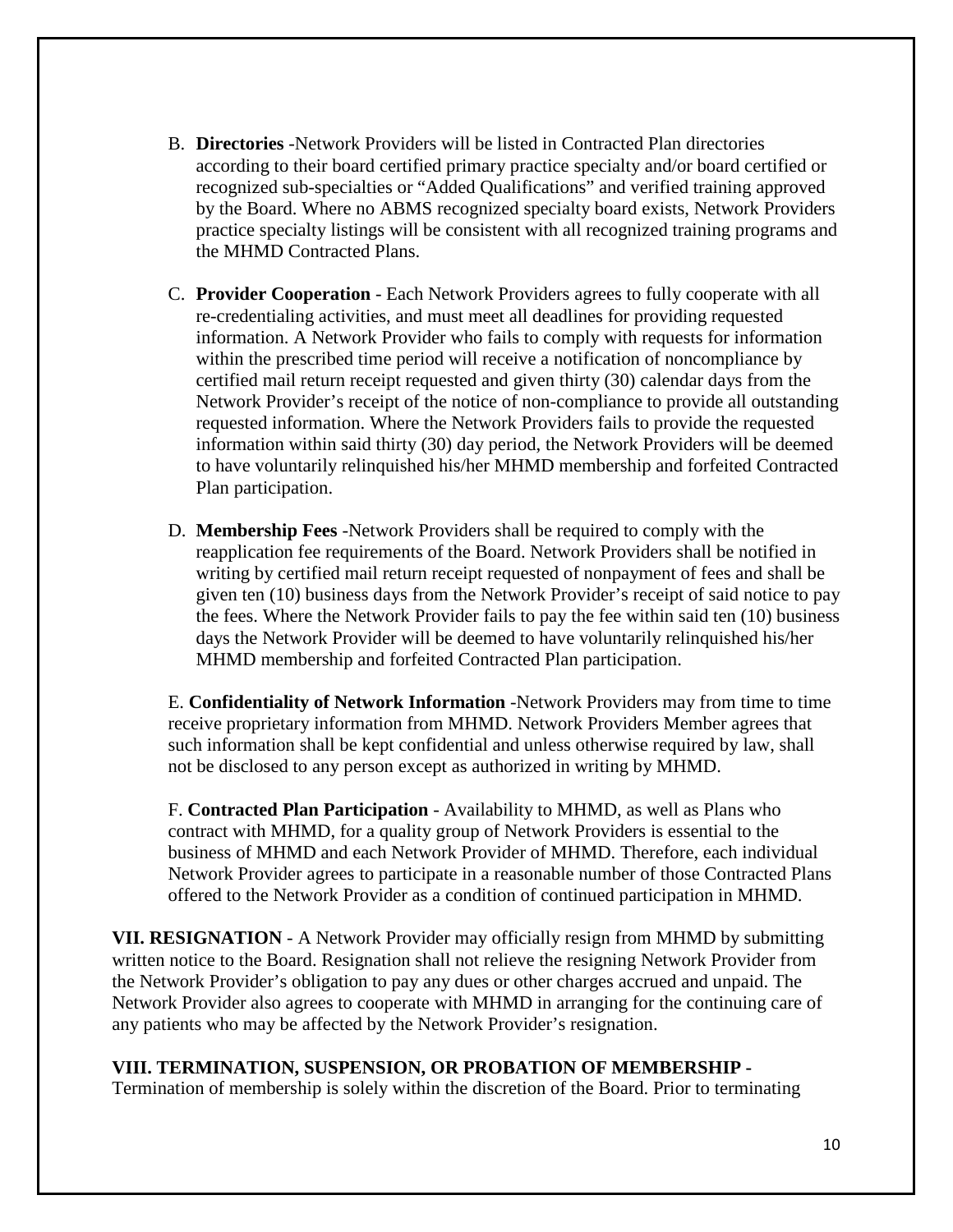membership, if appropriate, the Board may issue an oral or written warning or reprimand, or place the Network Provider on suspension or probation for a limited period of time.

The grounds for suspension, probation or termination of membership apply whether concerns or complaints regarding a Network Provider are raised during the membership period or identified through the renewal process. The following may be grounds for suspension, probation or termination of membership:

1. The loss, restriction, probation, sanction, reprimand, fine or penalty assessed against the reprimand, fine or penalty assessed against the Network Provider's professional medical license, DEA registration, or by any other governmental agency.

2. Reliable information that patients or prospective patients of the Network Provider may face imminent harm under his/her care.

3. Involuntary loss of a Network Provider's membership or clinical privileges at a hospital, healthcare facility, professional health care organization or contracted health plan (excluding termination for medical record non-completion, or for failure to satisfy facility meeting attendance or board certification requirements).

4. Failure to timely notify the Board of any occurrence or change affecting or relating to the Network Participation Criteria and Policies or the Network Participation Agreement. 5. Failure to comply with any of the MHMD Bylaws, Network Participation Criteria and Policies, Network Participation Agreement or breach of any condition or requirement which is necessary for MHMD to promote the delivery of quality and operationally and economically efficient patient care by its members.

6. Failure to cooperate or comply with quality assurance, utilization review, and other medical peer review activities.

7. As otherwise established by the Network Participation Agreement.

**IX. RIGHT OF REVIEW** - Any Provider Applicant or Network Provider whose application for membership or membership renewal to MHMD has been denied or whose Network Participation has been suspended, placed on probation or terminated and who desires to appeal such decision is entitled to be provided an opportunity for review. This opportunity does not apply to Network Providers who fail to complete the application for membership renewal or re-credentialing.

- A. **Initial Notice** If the Board has suspended, placed on probation, denied or terminated membership the affected Provider Applicant or Network Provider shall be notified in writing by the Medical Director prior to the suspension, probation or termination of the Network Providers Network Participation Agreement and/or contracted plan participation. The notice shall state the following:
	- 1. The reason for the suspension, probation, denial or termination.
	- 2. The effective date and the length of the suspension or probation.
	- 3. The effective date of termination will be 90 days from the date of the notice; unless the termination should be immediate due to:
		- a. Providers loss of medical licensure
			- b. Conviction of a crime or
			- c. Criteria established by the Network Participation Agreement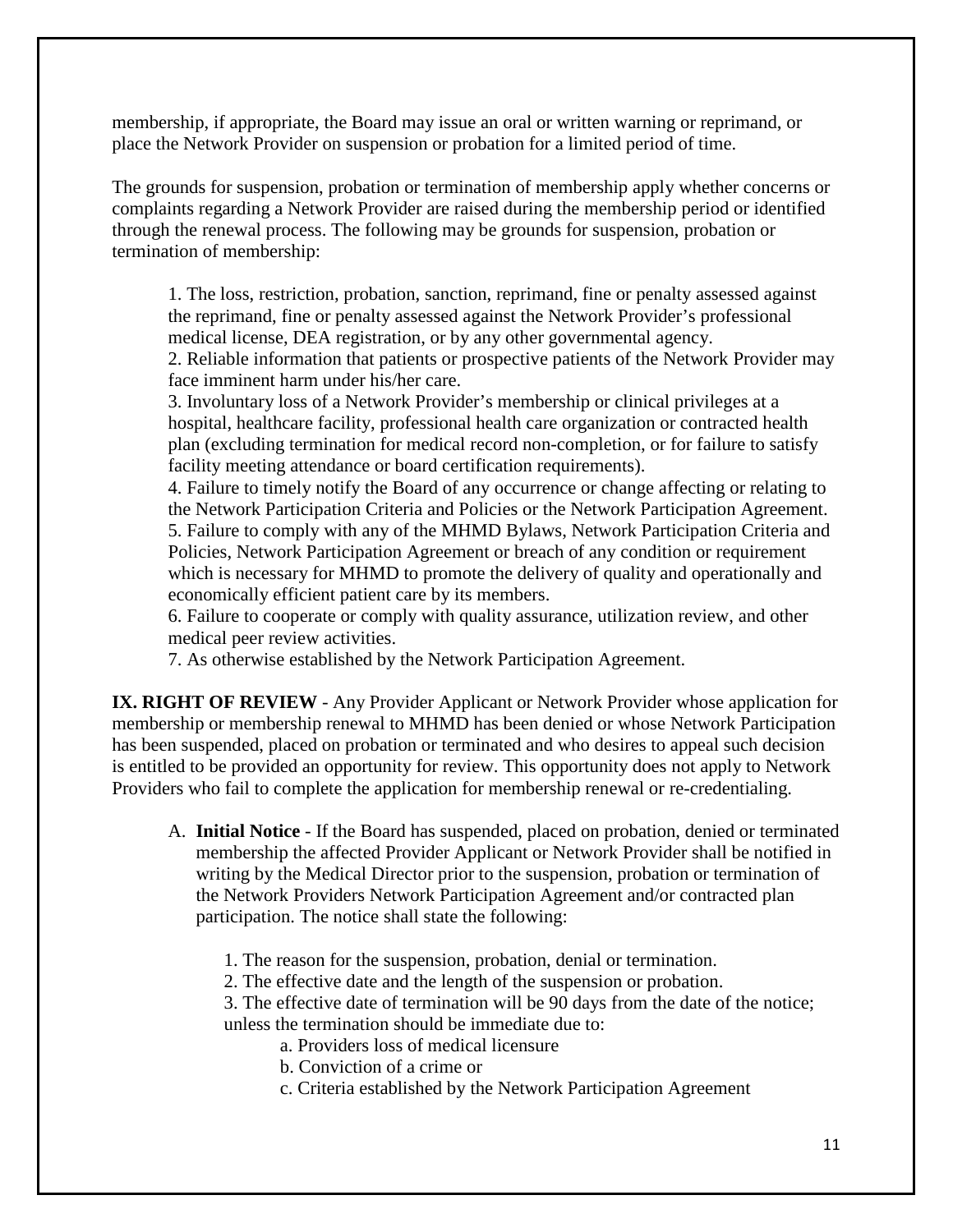4. Except for terminations based on clinical quality concerns, the fact that it is an "administrative decision", not reportable to the Texas Medical Board or National Practitioner's Data Bank.

5. That the Provider Applicant or the Network Provider has a right to file a written request for review (an "appeal") within thirty (30) calendar days following receipt of the notice of suspension, probation, denial or termination either by hand delivery or by certified mail, return receipt requested, at the address specified in the notice of denial or termination. Delivery of the request for review will be deemed effective upon receipt if delivered in person and when postmarked if sent by certified mail, return receipt requested.

6. If the Provider Applicant or Network Provider requests a review, the Provider Applicant or Network Provider must provide at the time such a request is made a detailed written rebuttal for the Appeals Committee to review that supports his or her request for review.

7. That a Provider Applicant or Network Provider who either fails to request a review or fails to submit the reasons that support his or her review within the time and in the manner specified above waives all rights to any review to which he or she might otherwise have been entitled

B. **Review Process** – Upon receipt of a proper written request for review from the affected Provider Applicant or Network Provider within the required time period and in the manner specified above, the Chairman of the Appeals Committee shall schedule a meeting of the Appeals Committee within sixty days of receipt of the appeal to conduct the review.

1. The composition of the Appeals Committee shall be as provided for in the MHMD Bylaws.

2. The review by the Appeals Committee must be conducted within sixty (60) calendar days of the request for appeal.

3. The Appeals Committee may consider and make its decision on the basis of only the written materials before it, or it may, at its discretion, allow the Provider Applicant or Network Provider to make a personal appearance or interview by telephone conference before the Appeals Committee in an informal hearing of the appeal.

4. In the event of such hearing, the Appeals Committee Chair shall send the Provider Applicant or Network Provider written notice including;

a. The time, place and date of the review hearing;

b. A list of members serving on the Appeals Committee and

c. The rules and process to be followed at the review hearing.

5. Review Hearing Procedures

a. If the Any Provider Applicant or Network Provider fails to appear at the hearing or fail to submit any information requested by the Appeals Committee, the appellant shall be deemed to have waived any opportunity for any review, which he or she might otherwise have been entitled.

b. The Provider Applicant or Network Provider may: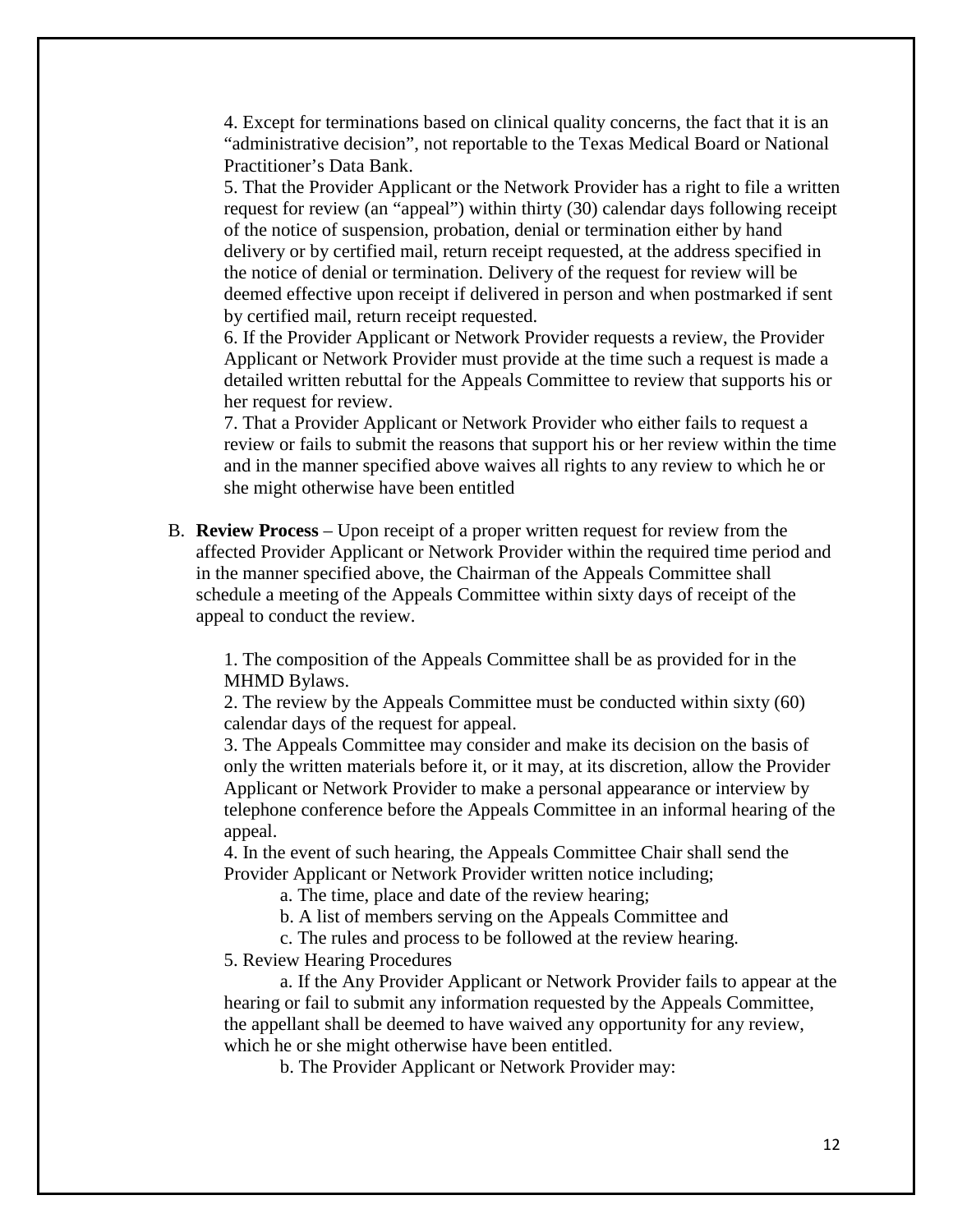1. Make an oral statement; introduce exhibits, present any documentary evidence determined to be relevant by the Chair of the Appeals Committee, and may

2. Rebut any evidence, and submit an additional written statement at the close of the review hearing.

3. The Appeals Committee may establish limitations on the time allowed for the presentation by the Provider Applicant or Network Provider presentation or by MHMD, and on time allowed for any rebuttal or question and answer period.

4. Attendance of legal counsel or other persons on behalf of either the appellant or MHMD during the hearing must be previously approved by the Appeals Committee, in the sole discretion of the Appeals Committee.

c. The review/appeal hearing shall be informal and not be conducted according to judicial rules of evidence and procedure. Regardless of the admissibility of the evidence in a court of law, any relevant evidence, including hearsay, shall be reviewed if it is the type of evidence on which responsible persons are accustomed to rely in the conduct of serious affairs. At its discretion, the Appeals Committee may request or permit both sides to file additional written statements.

d. The Appeals Committee may recess and reconvene the review hearing without additional notice for the convenience of the participants or for the purpose of obtaining new or additional evidence or for further consultation.

e. Upon conclusion of the presentation of all evidence, the review hearing shall be adjourned. Then, at a convenient time, the Appeals Committee shall deliberate outside the presence of the parties. Upon conclusion of these deliberations, the review hearing shall be declared closed. f. After completion of its review, the Appeals Committee shall render a recommendation accompanied by a written report, which shall be delivered to the Board.

- C. **Decision of the Board** The Board shall review the recommendation of the Appeals Committee and render a decision, which may affirm, modify, or reverse the recommendation of the Appeals Committee or return the matter to the Appeals Committee with instructions for further action. The Board then shall notify the Provider Applicant or Network Provider of its decision. A notice of the recommendation shall be forwarded to the Provider Applicant or Network Provider within five (5) business days of the Board's decision.
- D. **Right to Additional Review** A Provider Applicant or Network Provider is entitled to one additional review of any matter that was the subject of an adverse recommendation. Should the Provider or Provider applicant request a second review, that review will be conducted by an *ad hoc* Appeals Committee appointed by the MHMD Board and composed of individuals not serving on the Appeals Committee